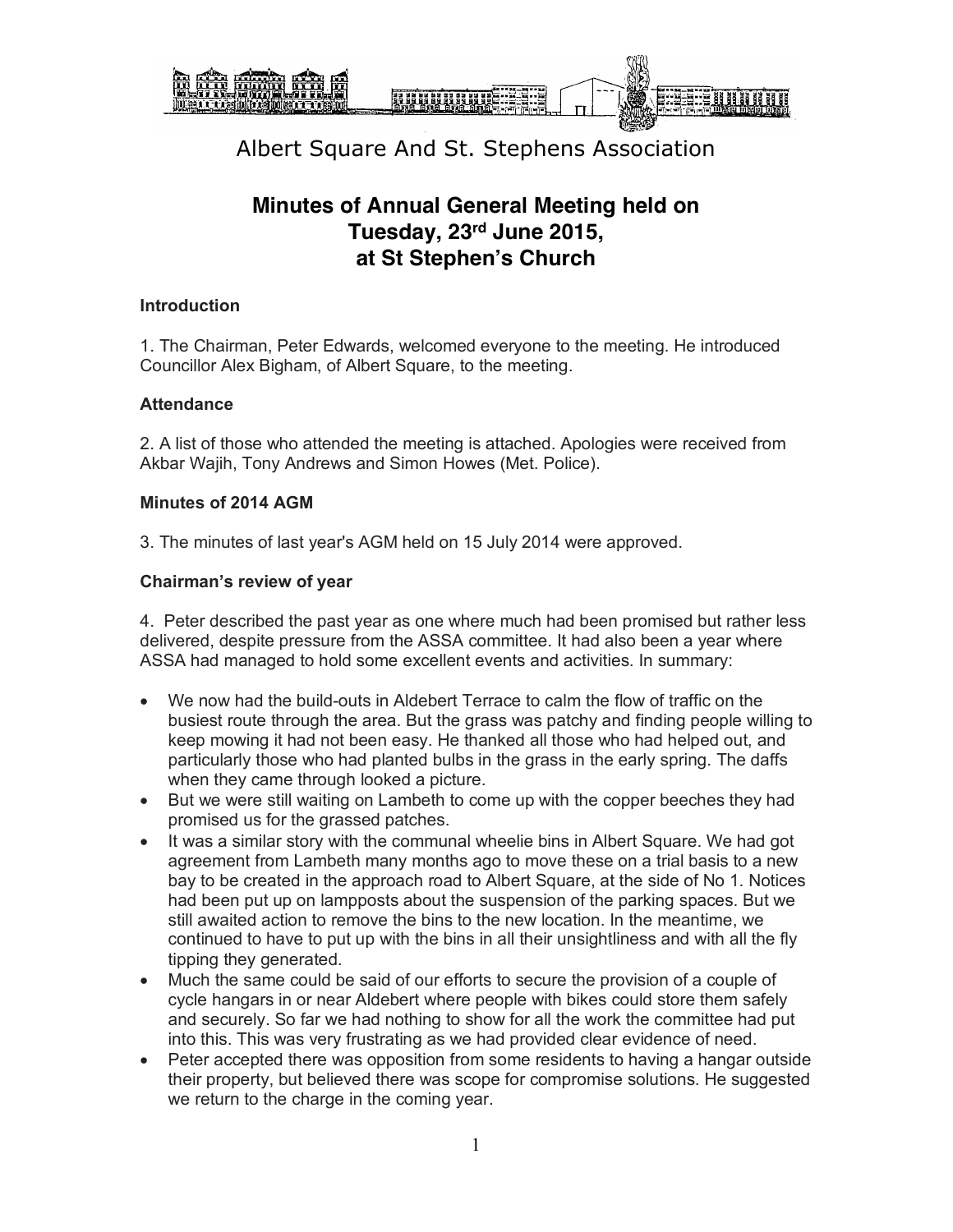

- ASSA had continued to keep a close eye on planning issues. This covered both individual planning applications within the ASSA area and wider planning developments affecting Vauxhall, Stockwell, Kennington and beyond. There was nothing much to say about individual planning applications, except that we continued to monitor them closely.
- On wider planning developments, the committee had.noted with concern that several current TfL/Lambeth projects seemed likely, because of various minor road junction adjustments they introduced, such as the no left turn for cars from Clapham Road into Harleyford Road, to divert more cars into the ASSA streets. We had written to the Mayor's chief cycling adviser to register our concerns and to ask TfL to study the issue and make proposals for additional measures, up to and including road barriers, to stop or limit the amount of rat-running. We had received a very disappointing reply which amounted to a brush-off. Peter asked whether people generally shared the committee's concern about the amount of rat-running we already had through our streets and our fear that this was only going to get worse as the junction adjustments that were being made beded in.
- The committee had also been disappointed in its efforts to maintain close relations with our local policing team. Crime and policing continued to be an important dimension of our life as a neighbourhood community. Whereas in the past we would see a representative of our local team regularly at ASSA committee meetings, this no longer happened and we had to rely instead on one of us attending meetings of the Stockwell Ward neighbourhood policing panel and reporting back. The committee could understand the reasons why the Met had had to disengage from bodies like ASSA, but we regretted this.
- Another important issue for the neighbourhood over the past year has been filming. This could be quite a nuisance to local residents when parking bays were suspended in large numbers and there was all the disruption to daily life that a major film shoot could generate. We had been prepared to put up with this disruption when the production company concerned had given us plenty of notice of a shoot, sought to minimise the amount of disruption and offered us a suitable donation to community funds. But this had not always been the case and sometimes the donation offered had been very small.
- Peter said that, In an effort to gain better control of shooting plans affecting our neighbourhood, he had drawn up some guidelines which we were now trying to broker with the Lambeth Film Office, a company called FilmFlex. We would put the draft guidelines on the website so that people could have a look at them.
- Film shoot donations had been an important source of additional funding for ASSA for several years now and the committee had been keen to make the best possible use of them to promote local good causes. This year we had put in place a formal bidding process and, after consideration of the bids received, made awards of up to £300 or so to a number of deserving local organisations. The details were in the annual accounts we were presenting this evening.
- It had been a busy year for ASSA in terms of events and activities and Peter thanked everybody who had played a part. We had held two neighbourhood clean-ups, one in last autumn and one in the spring. Lambeth usually supported these events through their Community Freshview programme, providing tools, a skip, top dressing and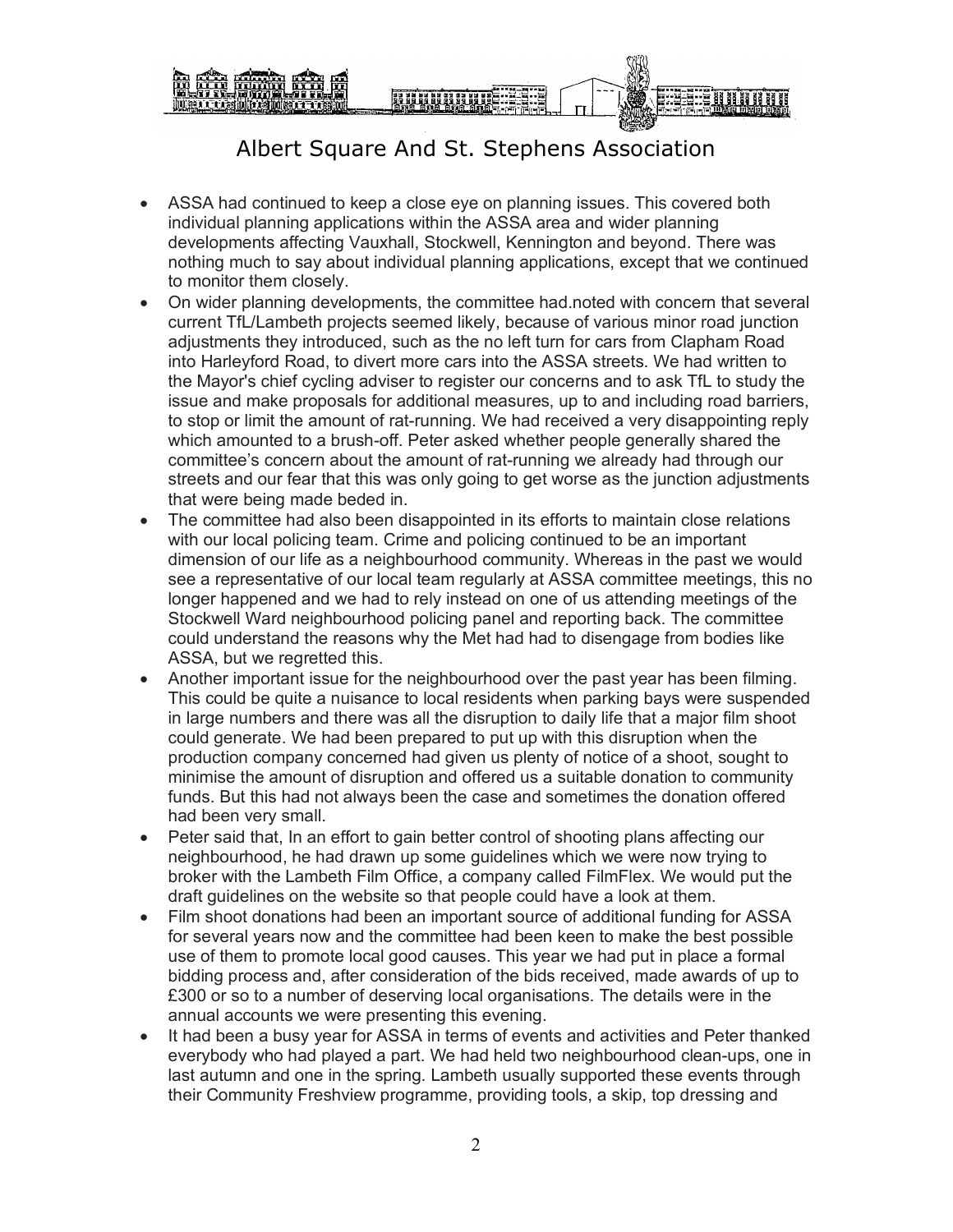

pretty well anything else we asked for. They had supported the autumn event but completely failed to provide support for the spring one. We had nevertheless managed to get quite a lot done in terms of planting bulbs in the build-outs and tidying up the beds outside the church.

- In mid-May we had held another successful Trash or Treasure event. As well as helping residents de-clutter their homes, these events were, of course, a great opportunity for meeting new neighbours and socialising. The weather was kind to us on the day. A particular thanks to Rosemary for organising and publicising the event.
- Thanks were also due to Rosemary and Sundiatu for putting on the Community Big Lunch that took place in the gardens on 7 June. By all accounts, it had been a great and fun day.

#### **Comments and questions**

5. In the ensuing discussion on Peter's report, the following comments and questions were noted.

#### **(a) Bins and refuse disposal**

- The delay in re-locating the Euro bins at the East side of Albert Square was partly due to the need for a formal traffic Order to be laid removing parking places in the entry road to Albert Square, with corresponding new parking places added to Albert Square. But the timing for these Orders to lie had long expired and we should now be seeing the bins moved to their new home. Frequent phone calls and e-mails had met with no success. This might have been because cuts to local government funding had added new work to existing roles, and people were very stretched, and stressed, so not easily able to help. Meanwhile, there was no obvious way to get a response from Lambeth. Cllr Alex Bigham agreed to chase up.
- The Euro bins were necessary because some houses had multiple occupants living in rooms and flats where there was no space for personal wheelie bins.
- One resident asked for street cameras to be installed in order to deter fly tippers and capture evidence of offending sufficient for Lambeth to prosecute.
- An alternative solution would be an underground storage facility, regularly emptied, but ASSA had not previously been able to raise the estimated £30k to £50k capital costs. Suggestions welcome.

### **(b) Trees**

- Viv Aylmer reported that it had been equally difficult to get progress on the promised trees, which had been selected for the build outs.
- In answer to a question why the build-outs had happened so quickly by contrast, Alex explained that the money for them had come from the ring-fenced budget for Lambeth's Neighbourhood Enhancement Programme, and had had to be spent by a certain date (the end of the Council's financial year).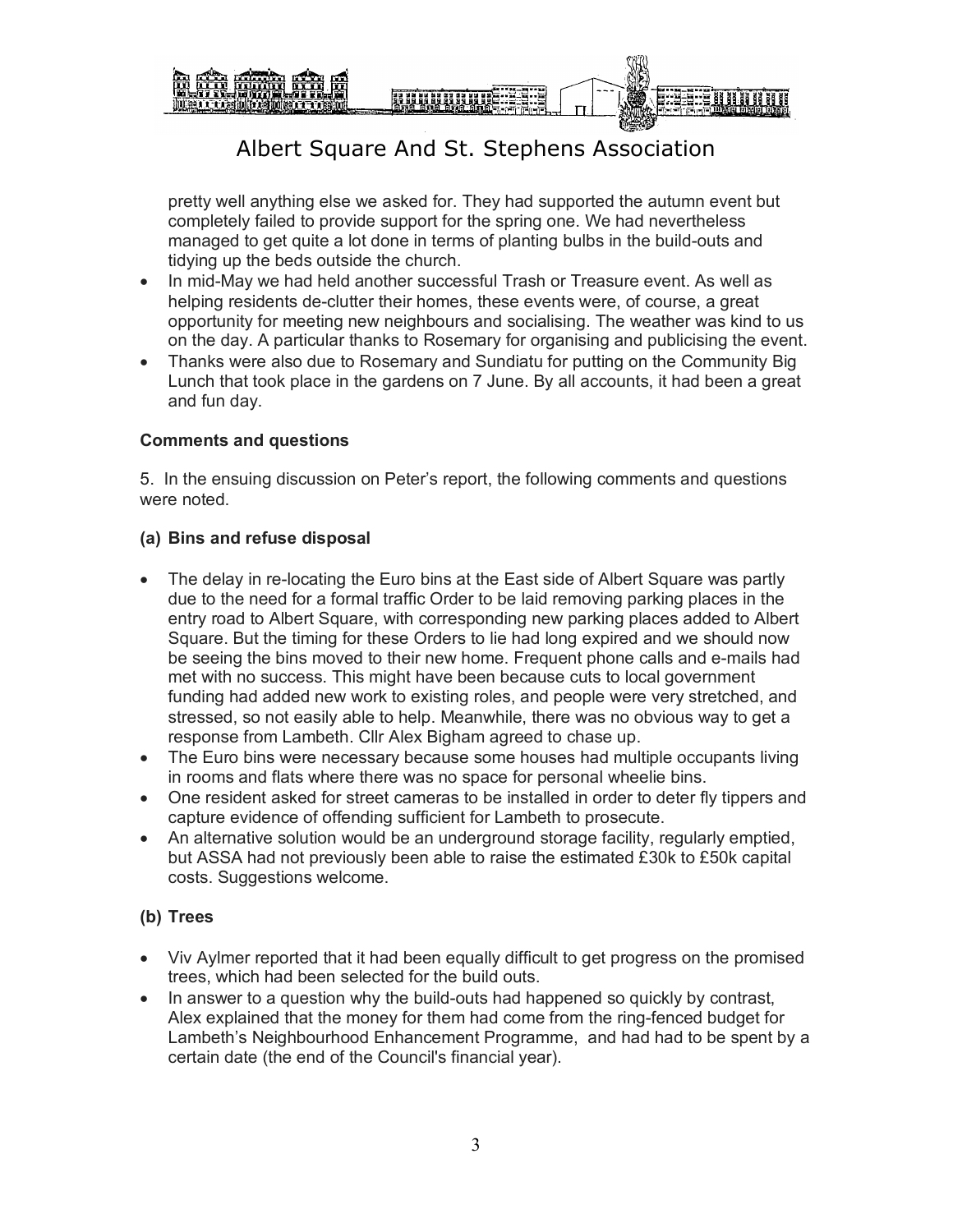

### **(c) Stockwell Post Office**

• Alex reported that, sadly, we were to lose the Stockwell Post Office, despite his own objections and objections from other quarters, including ASSA. In future, local residents would have to use the sub-post office in Wandsworth Road, or the main post offices in Brixton Road or Kennington, the last having been newly refurbished.

#### **(d) Stockwell underground businesses**

- The meeting noted with regret that Brenda, who runs the stall selling fruit and flowers at Stockwell underground station, having had to vacate her pitch next to the entrance, would not be able to use the side wall of the station in Binfield Road, which London Underground had earmarked for development.
- Alex suggested we might one day have scope for a more permanent market at Stockwell Cross, part of which was going to become a pedestrian area following the re-routing of traffic at the junction.

#### **(e) Vauxhall Bus Station**

- Alex said that there would remain a bus station at Vauxhall Cross when the existing one-way gyratory system became two-way, but the bus station would not necessarily be in its current form.
- Some residents present deplored the likely loss of an iconic piece of modern architecture that fulfilled its purpose as a transport inter-change very effectively.
- Others questioned the need for a new High Street to be created as part of the redevelopment of Vauxhall Cross.
- It was agreed that safety and ease of use for passengers changing buses or changing to or from other modes of transport would be key considerations, and that compromises might have to be made.
- Alex offered to organise a meeting with TFL and the Lambeth councillor responsible for the Vauxhall plan, but residents feared it might be too late to influence the final detailed design (about which we are still ignorant).

#### **(f) Parking on meters in Albert Square**

• One resident mentioned how difficult it was to use the coin machines and asked for the council to consider a credit/debit card-based system. Alex promised to note the request and take it forward if possible.

#### **(g) Stopping "rat-running" and maintenance of build-outs**

• One resident objected to Peter's use of the term "rat-running": people using our streets as a cut-through were entitled to do so and should not be demonised. The build-outs had made no difference to overall traffic levels and queuing traffic caused additional vehicle fumes.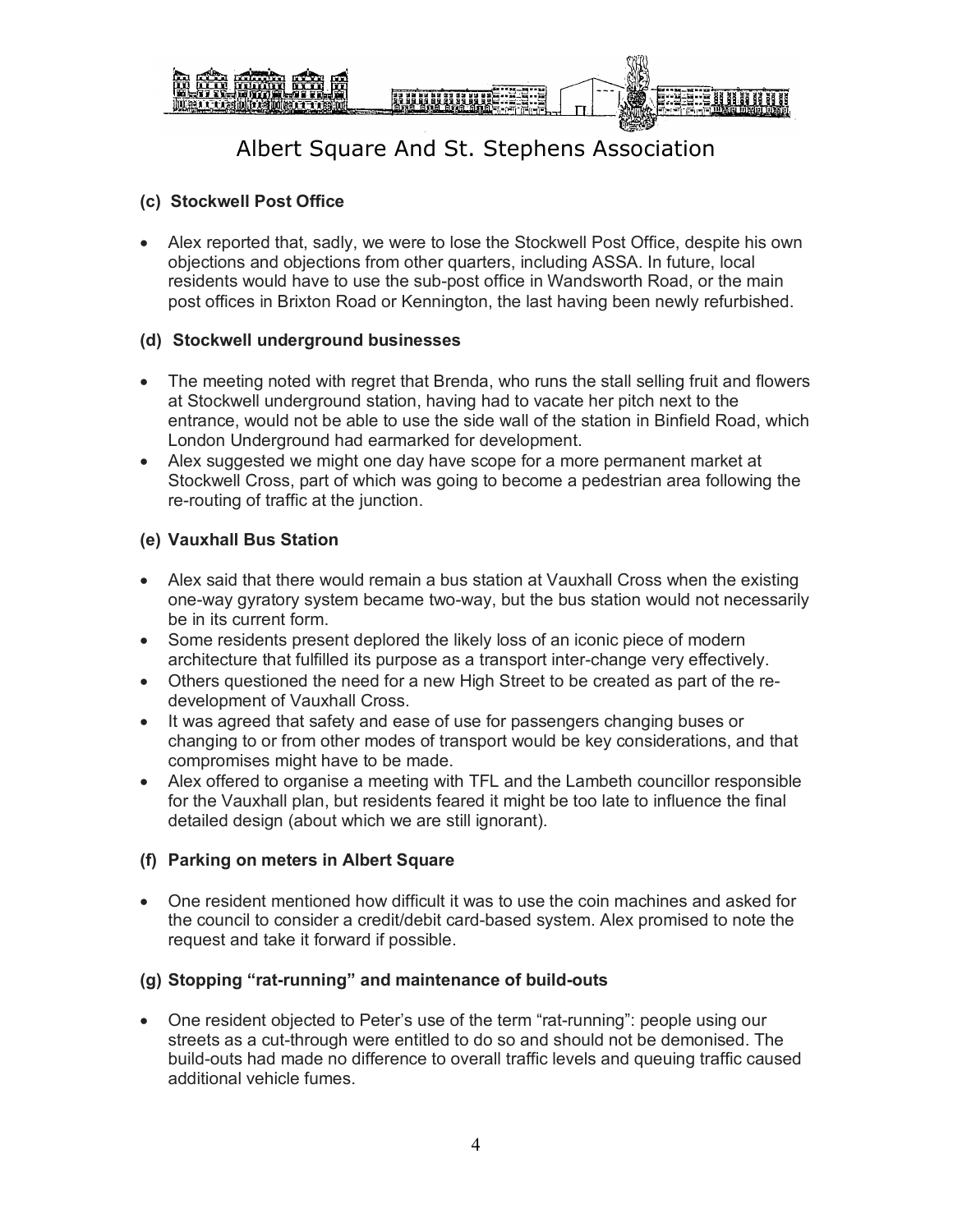

- Peter said that while he accepted that the build-outs had probably not reduced the overall volumes of traffic using Aldebert Terrace, he believed there was some evidence that they were causing vehicles to slow down, thereby reducing the risk of accidents, which was an important point of their existence.
- In answer to a request from Sue for help with planting up the build-outs, one resident offered to investigate sponsorship for their maintenance.

### **(h) Filming**

- Strong views were expressed about the disruption caused to the neighbourhood by filming, what with the noise film shoots generated and the obstruction they caused to traffic and pedestrians. Production companies' recent derisory contributions to neighbourhood funds were no compensation at all.
- Peter said that the committee would need to return to this subject in the coming year in order to negotiate acceptable limits to the amounts of disruption that could be caused and levels of fees which offered adequate compensation.

#### **Treasurer's Report**

6. Sid presented his report to the meeting. The figures had been checked by Tony Andrews as Honorary Auditor and found to be correct. In answer to a question, Peter explained that the committee felt it should maintain a reserve of at least £2,000 in case of need. The report was approved.

#### **Election of officers and committee members**

7. The following members of ASSA were duly nominated and seconded as officers and committee members: Briefs for committee members are shown in brackets.

#### **Officers:**

Chair: Rosemary Smith

Treasurer: Sid Stiles

Secretary: Danny Williams

Hon Auditor: Tony Andrews

Committee Members:

#### **(a) Re- elected from last year**

Paul Mawdsley

Sundiatu Dixon-Fyle (larger planning matters)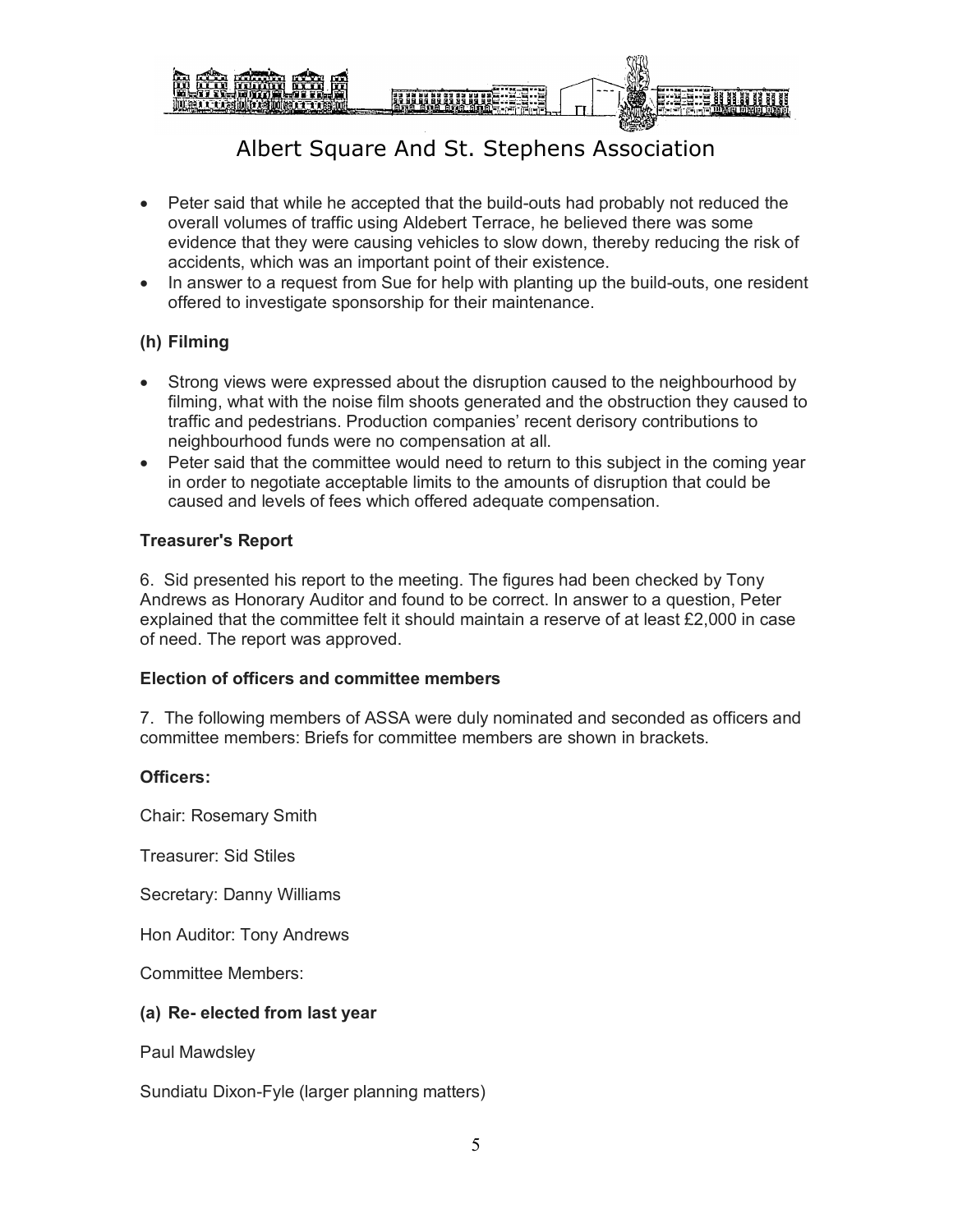

Neil Sanders/Viv Aylmer (local planning matters and street trees)

Peter Edwards (crime and policing)

Bill Wilson,

Leo Pilkington (refuse collection)

#### **(b) Newly elected or re-elected after a break:**

Charles Glanville (liaison with the Albert Square Garden Trust)

Darshak Shah.

Nick and Yum Halls-Holmsen

#### **Any other business**

8. There was no other business.

#### **Date of next committee meeting**

9. This will be on Tuesday, 21st July, at 5 Albert Square.